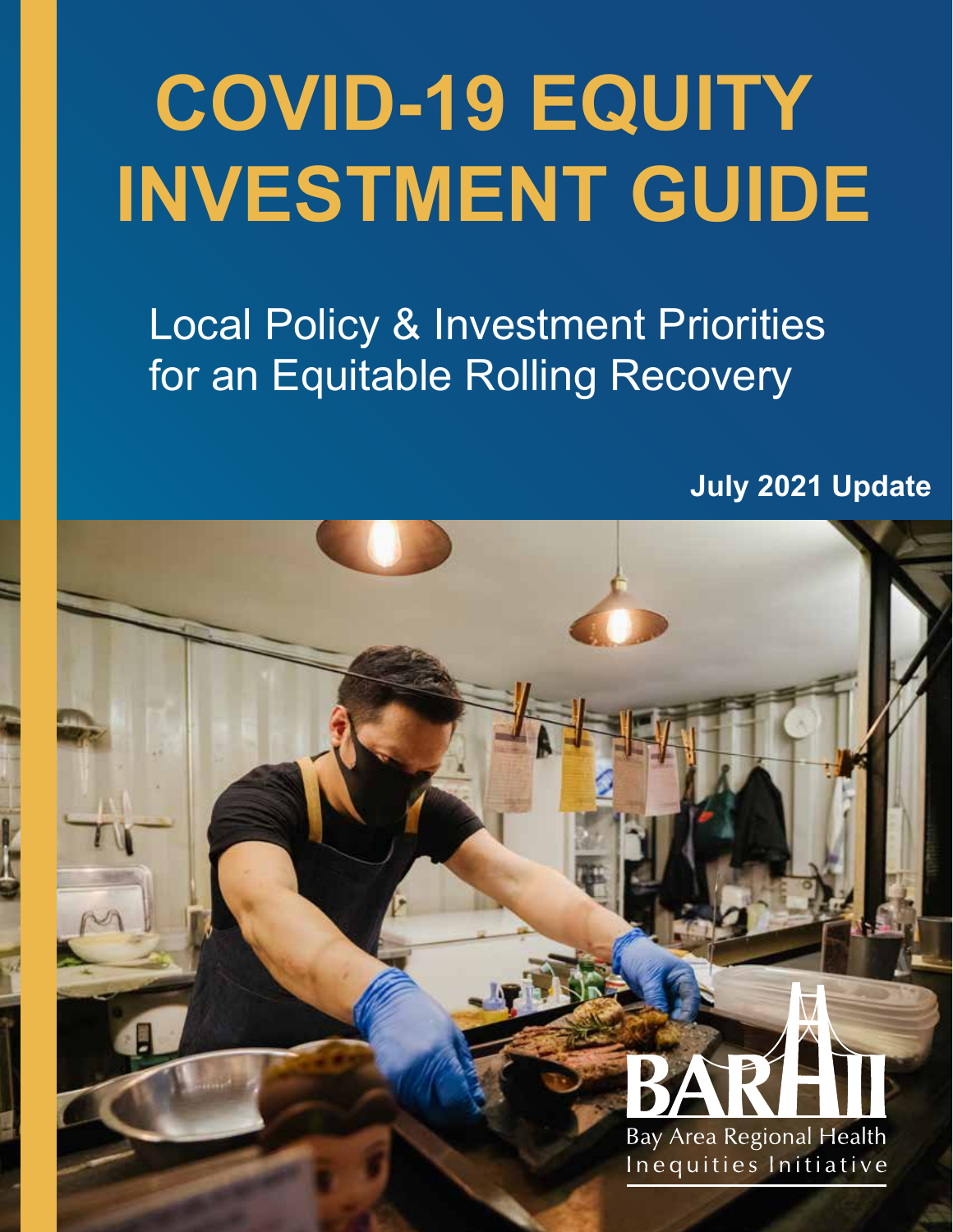# 10 INVESTMENT PRIORITIES FOR AN EQUITABLE RECOVERY

**Equity Officers** and supporting units institutionalized in county government and emergency response structures.

**Community-Based Task Forces comprised of populations** most impacted by inequities, who can help develop and implement investment strategies.

**Essential Worker Health** through dedicated resources for public health departments and other agencies to ensure worksite health and safety.

**Community-Based Mental Health through preventative** community-based mental health services and crisis response as alternatives to policing.

**Flexible Cash Assistance** for communities impacted by health inequities.

Black, Latinx, and Pacific Islander-Led and Supporting Small Business and Employment Social Enterprise, including in rental subsidies and simplified procurement processes.

Rent, Mortgage, and Utility Relief targeted to the communities who need them most.

**Black Housing Initiatives** developed by the Black Housing Advisory Taskforce (Black HAT), including a regional Black housing financing pool and support for local projects.



1

2

3

4

5

6

7

8

**Legal Counsel, Outreach, and Education** to make housing rights and assistance accessible to everyone.



Land Trusts and Limited Equity Housing Models to make housing permanently affordable.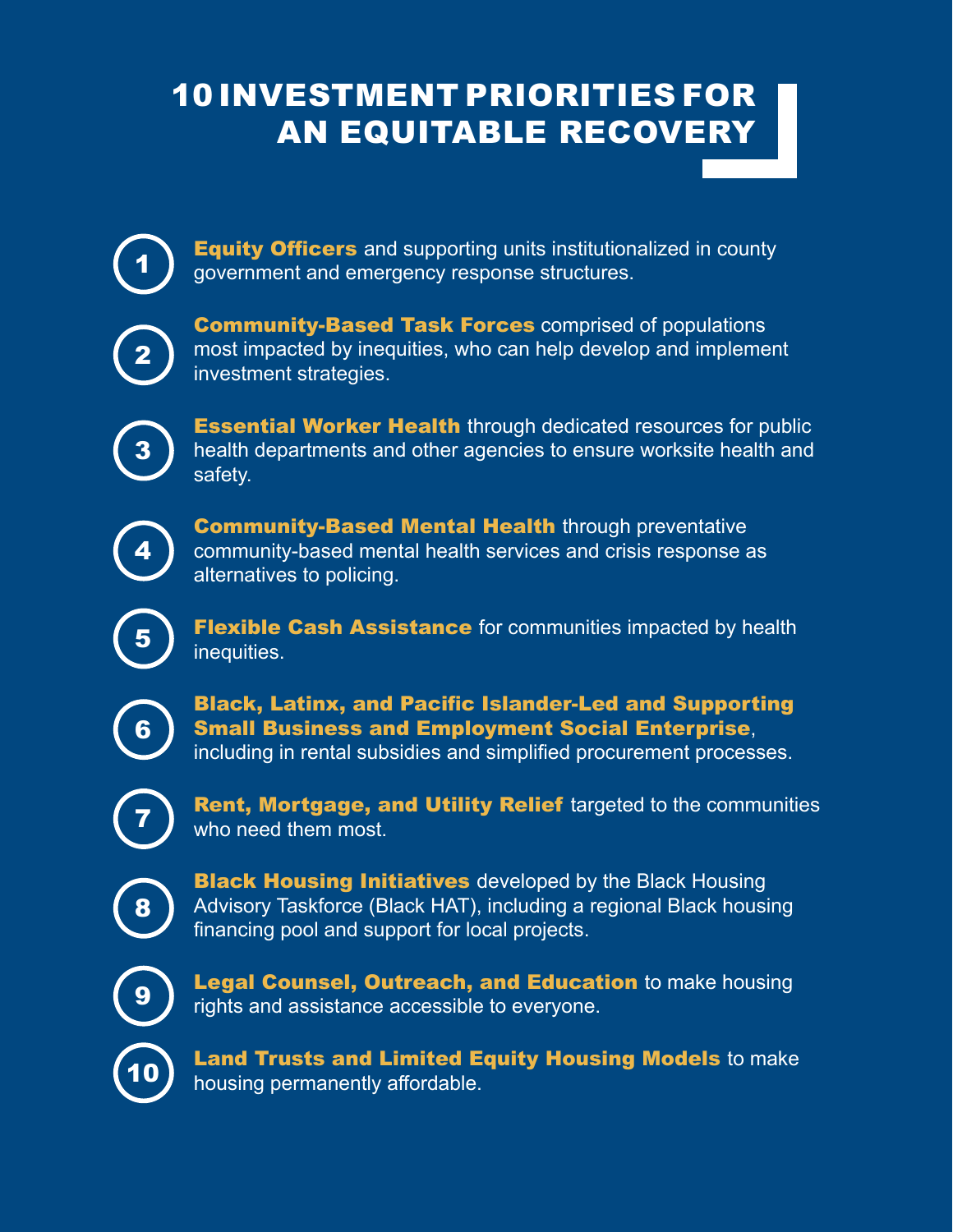## BARHII—The Bay Area Regional Health Inequities Initiative

We are the coalition of 11 Bay Area public health departments, joined by over 200 community partners in our work to advance health equity, economic opportunity, and racial justice. BARHII passionately fights the structural inequities communities of color face, by strengthening social and political inclusion, generating knowledge, training public servants and community leaders, and advocating for equitable health policies, so everyone in the Bay Area can flourish.

We have created this investment guide to support local governments in planning for a COVID-19 recovery process that safeguards the health and economic well-being of everyone who calls the Bay Area home.



## A Once-in-a-Generation Challenge and Opportunity

The Bay Area is at a singular moment. The COVID-19 pandemic has substantially worsened existing health inequities, and for Black, Latinx, and Pacific Islander populations, the impacts have been most severe. Families have lost loved ones. Households have accumulated major housing debt with no reasonable options to pay it back. Businesses have closed and jobs eliminated. Mental health and child development have been disrupted. Many low-wage workers have faced additional risks as essential workers, and others continue to face job and income losses. While our public health system has made great strides in vaccinations, many communities still face barriers to accessing vaccines and have significantly disproportionate infection rates.

shape health and well-being outcomes for a generation. For example, we could see an avalanche of foreclosures and evictions that reshapes the region's geography. Such an event would super-charge the Bay Area's worsening segregation by race and class, fracturing essential cultural communities and further restricting access to jurisdictions with health and economic-mobility-linked public resources.

At the same time, this is a moment of unparalleled promise. Despite deep inequities and public failures, vaccinations are finally a reality for the majority of the region, and job growth has picked up. New resources are flowing into our communities to help them recover and thrive. California has a historic state budget surplus and President Biden approved \$1.9 trillion in COVID-19 relief in March, with billions slated to come to California. Discussions are underway for additional federal investments.

The pandemic also has the potential to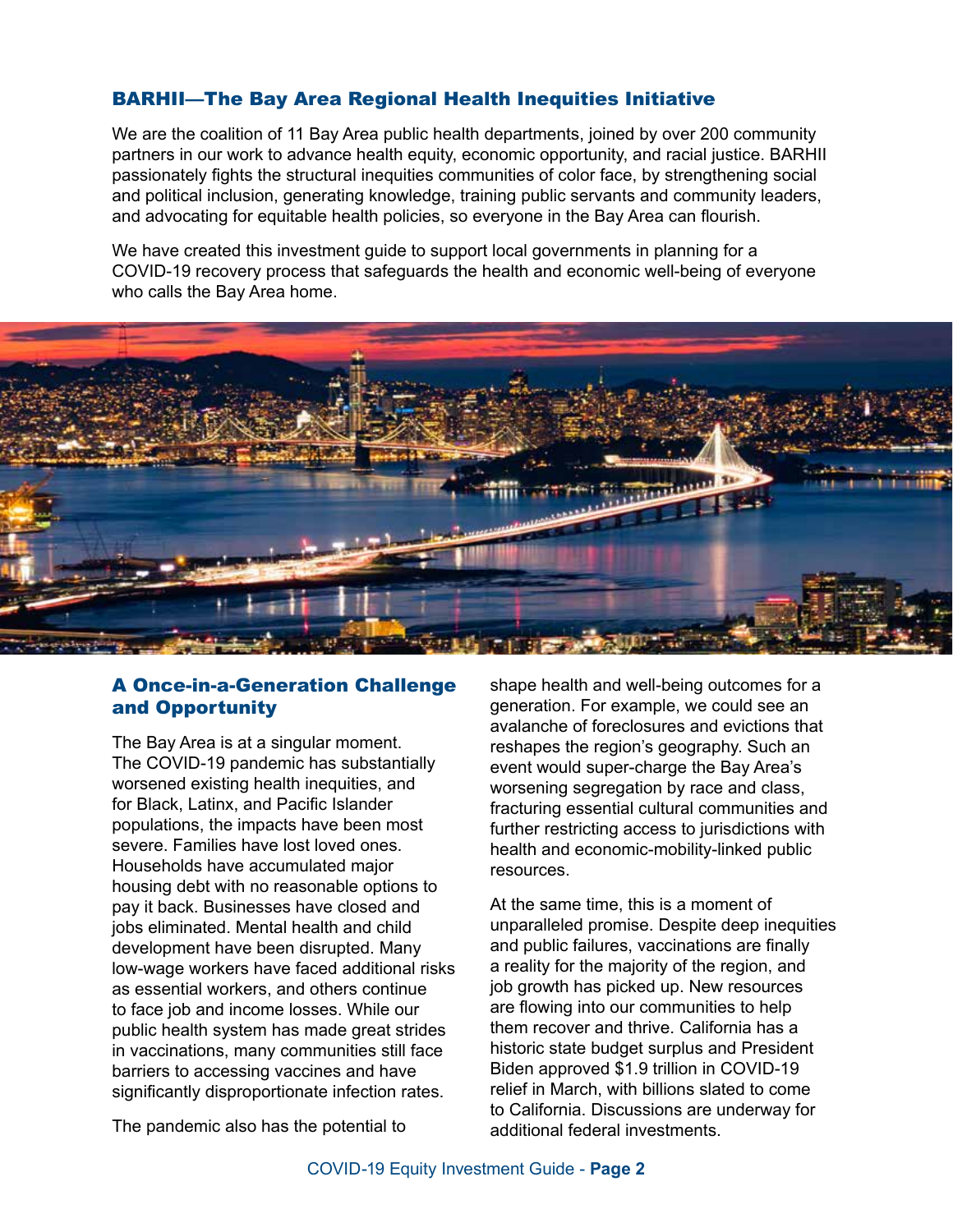# A Call for Investing in Equity

In the words of Dr. Mark Ghaly, Secretary of the California Health and Human Services Agency, this moment calls for "a disproportionate investment in populations and groups that have a disproportionate impact."

We are already experiencing a "K-shaped recovery" in which higher-income households bounce back quickly while others may struggle for years<sup>i</sup>. But this is not inevitable, and a full recovery is possible for all of us.

We need to learn from past disasters in which our response efforts did not adequately respond to the layering of crisis on top of existing inequalities—like the transfers of wealth from Black families during the great recession and the mass dislocations of immigrant and working-class families from the North Bay fires. We must make strategic investments that mitigate these co-occurring crises and remedy the historical legacy and continued practice—of inequitable investments.

Recovery investments must prioritize Black, Latinx, and Pacific Islander communities as well as other groups that experience higher

rates of COVID-19 morbidity and mortality on top of existing systemic bias. This includes unhoused people, undocumented people, incarcerated people, and individuals with arrest and conviction histories.

## A Rolling Recovery

Even as we see light at the end of the tunnel, the pandemic continues to claim lives and entrench inequities. We still need an agile response to address health risks in real-time, while simultaneously investing in a longerterm recovery that transforms living conditions for health equity communities.

Since March 2020, we have garnered the expertise of hundreds of public health professionals and community leaders across the Bay Area to develop our COVID-19 [Rolling Response and Recovery Plan](https://bd74492d-1deb-4c41-8765-52b2e1753891.filesusr.com/ugd/43f9bc_537ffa74dbc24e17af3e5d62599d4308.pdf), and companion [COVID-19 Equity Investment](https://bd74492d-1deb-4c41-8765-52b2e1753891.filesusr.com/ugd/43f9bc_7b672cd777124b258e7dc44fbec1a2ef.pdf)  [Guide series.](https://bd74492d-1deb-4c41-8765-52b2e1753891.filesusr.com/ugd/43f9bc_7b672cd777124b258e7dc44fbec1a2ef.pdf) We have used real-time data and early warning indicators from our core team, and BARHII members, to continually refine our approach, including this second version of the Investment Guide. While this version retains some focus on crisis response, it contains more strategies and principles for an equitable longer-term recovery in light of historic state and federal investments.



Mural in the Mission District, San Francisco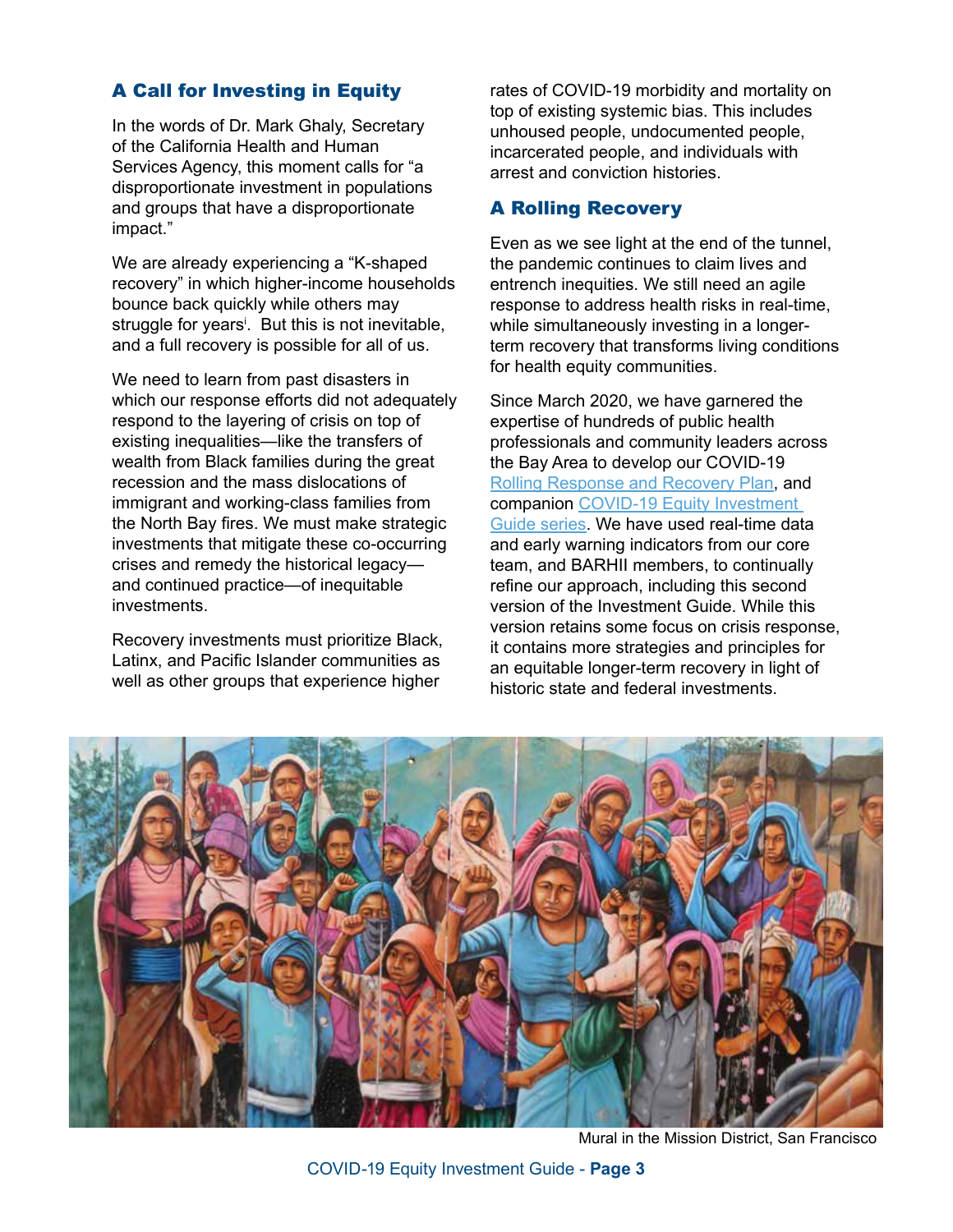# PRINCIPLES FOR AN EQUITABLE RECOVERY



**1. Direct Funds to Families Facing Injustice—especially Black, Latinx, and Pacific Islander Communities—and the CBOs that Serve Them.**

- a. Name racial health equity as a goal and prioritize direct funding for families and communities that have been hardest hit by the pandemic and entrenched inequities.
- b. Identify the hardest-hit communities using public health data and indices like [RaceCounts Vulnerability and Recovery Index](https://www.racecounts.org/covid/covid-statewide/#statewide-index), the [Healthy Places Index,](https://healthyplacesindex.org/map/) Policy Link's [National](https://www.policylink.org/our-work/economy/national-equity-atlas) and [Bay Area](https://www.policylink.org/our-work/economy/baea) Equity Atlas tools, and the Urban Institute's [Rental Assistance Priority Index](https://www.urban.org/features/where-prioritize-emergency-rental-assistance-keep-renters-their-homes).
- c. Contract directly with CBOs, small businesses, and social enterprises, reducing [barriers and prioritizing organizations](https://www.youtube.com/watch?v=DTBIjt62H1s&feature=youtu.be&ab_channel=BayAreaRegionalHealthInequitiesInitiative) with deep roots in Black, Latinx, and Pacific Islander communities.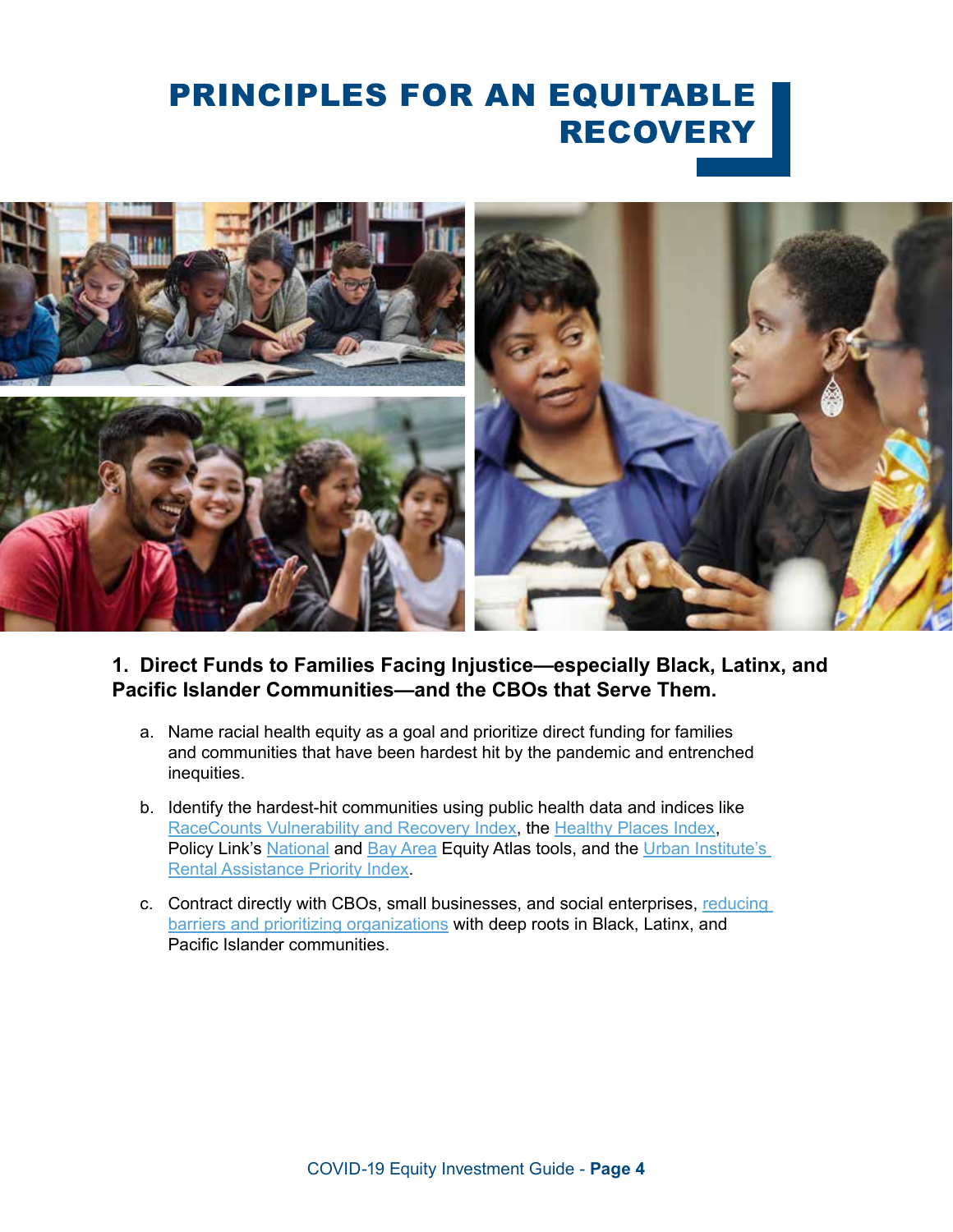# **2. Help Equity Communities Chart their Own Course**

- a. Make funding decisions collaboratively with community leadership, for instance, inviting health equity collaboratives and community-specific task forces to shape funding priorities and participate in contracting and granting decisions.
- b. Prioritize Black, Latinx, and Pacific Islander community participation in decision-making. Some communities have already crafted their own investment priorities, and public administrators should take these priorities seriously, identifying common priorities and opportunities for synergies across communities and position them for funding.
- c. Consider which communities may not have the organizational infrastructure to develop priorities, or promote them in formats governments are used to, and reach out directly to support the development process.
- d. Where communities' priorities diverge, support efforts to address disagreements and build a collective vision. This principle may also mean reducing the focus on "shovel-ready" projects and taking the time to co-develop strategies with communities that will be more efficient and effective over the long term.
- e. Utilize the [broad discretion offered to local jurisdictions in American Rescue](https://www.naco.org/resources/featured/us-treasury-interim-final-rule-guidance-state-and-local-fiscal)  [Plan Act funding](https://www.naco.org/resources/featured/us-treasury-interim-final-rule-guidance-state-and-local-fiscal) to fund processes that support communities in charting their own course. Federal guidance allows the greatest local discretion for activities that address the public health impacts of the pandemic.

# **3. Choose a Focused Set of Catalytic Investments for Transformative Change**

- a. This is a moment to take bold actions that transform our society and conditions for communities of color. Identify 3-5 priorities for focused investment that will transform systems and move the needle on health inequities.
- b. Think strategically about how to use one-time resources to build for the long haul. For instance, invest in capacity-building and training to enhance workforce and community readiness<sup>ii</sup>. Fund pilots, providing enough resources to demonstrate proof of concept and position successful projects for longer-term funding. Or invest in strategies that allow one-time investments to provide longterm financial and health benefits, such as investing in a community land trust.

# **4. Invest in What We Need, Divest from Harmful Systemsiii**

- a. Move funds from systems that have harmed communities of color, such as policing and incarceration, and invest cost savings in community-serving priorities. For instance, savings from decarceration can be invested to house communities, or to institutionalize programs that interrupt violence or focus COVID response in Black, Latinx, and Pacific Islander communities.
- b. Counter the tendency in earlier funding cycles of law enforcement budgets consuming a disproportionate share of relief funding, making it harder to fund community priorities and public health.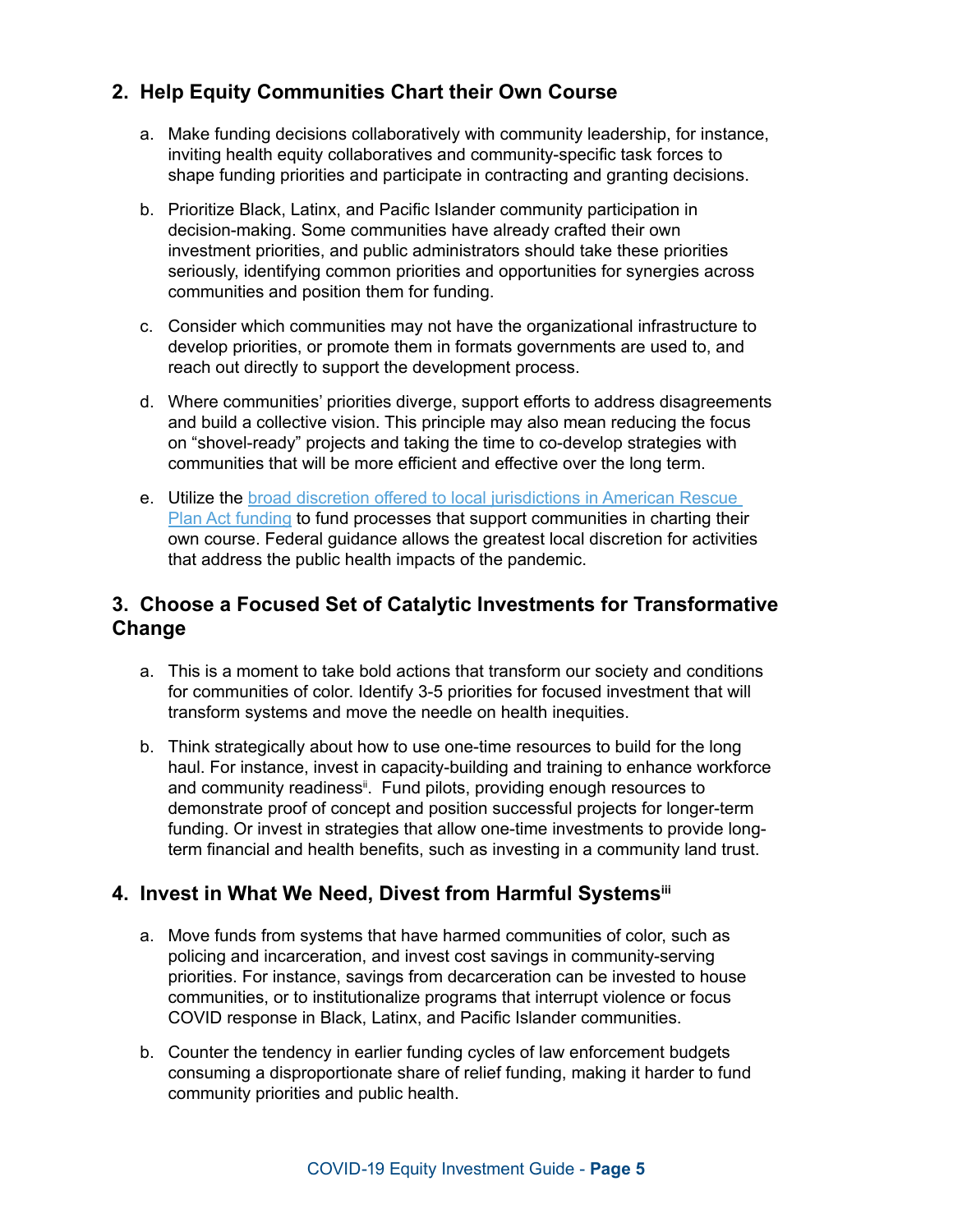# UPCOMING FUNDING SOURCES

The chart below is a high-level timeline of upcoming investment decisions at the state and federal level as best as we can predict at this moment—noting that it gets more speculative later in the summer and fall. Local governments and community groups have multiple points of potential engagement to shape the direction of these sources. For instance, they can develop clear community priorities and work with BARHII and local leaders to identify appropriate sources in both tranches of the American Rescue Plan Act (ARPA), additional federal funding, and state programs.



# **Federal Funding**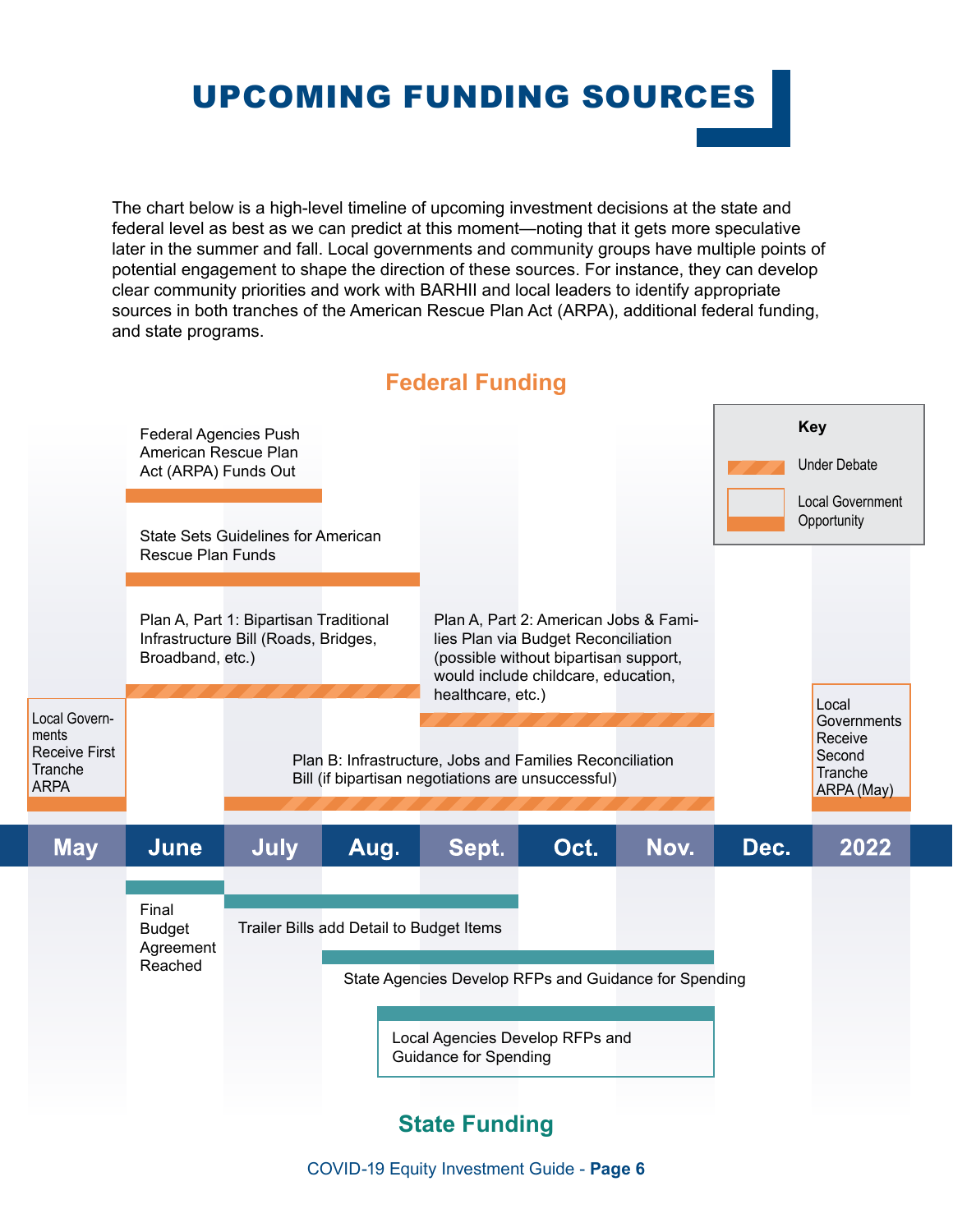# INVESTMENT PRIORITIES

## Build Racial Equity into Response and Recovery Structures

BARHII, along with partners such as the Government Alliance on Race and Equity (GARE), have worked for decades to dismantle government practices that uphold racism and transform government into a force for racial justice. Now is the moment to institutionalize this work across local government. It is also a time for public health to deepen its role as Chief Health Strategist, building cross-sector and community engagement in creating healthy and equitable living conditions.



1. Equity Officers: To address crises like wildfires and extreme heat events, and everyday disasters of long-standing health inequities, secure longterm funding for a permanent full-time Equity Officer and supporting unit, and institutionalize these roles in county emergency response protocols and incident command centers. Prioritize an Equity Officer position within the highest levels of the county's administrative leadership, then allocate resources for an agency or department-level officer within public health. CDPH has secured new CDC [resources that will support equity officers or similar equity infrastructure in most](https://www.cdc.gov/publichealthgateway/partnerships/COVID-19-Health-Disparities-OT21-2103.html)  [California jurisdictions](https://www.cdc.gov/publichealthgateway/partnerships/COVID-19-Health-Disparities-OT21-2103.html).

- a. Emerging Best Practice: [San Francisco Office of Health Equity](https://www.racialequitysf.org/about)
- b. **BARHII Resource:** [Embedding Equity into Emergency Operations](https://bd74492d-1deb-4c41-8765-52b2e1753891.filesusr.com/ugd/43f9bc_ac40436b97e84e91a2f0c4136d2553e1.pdf)

COVID-19 Equity Investment Guide - **Page 7**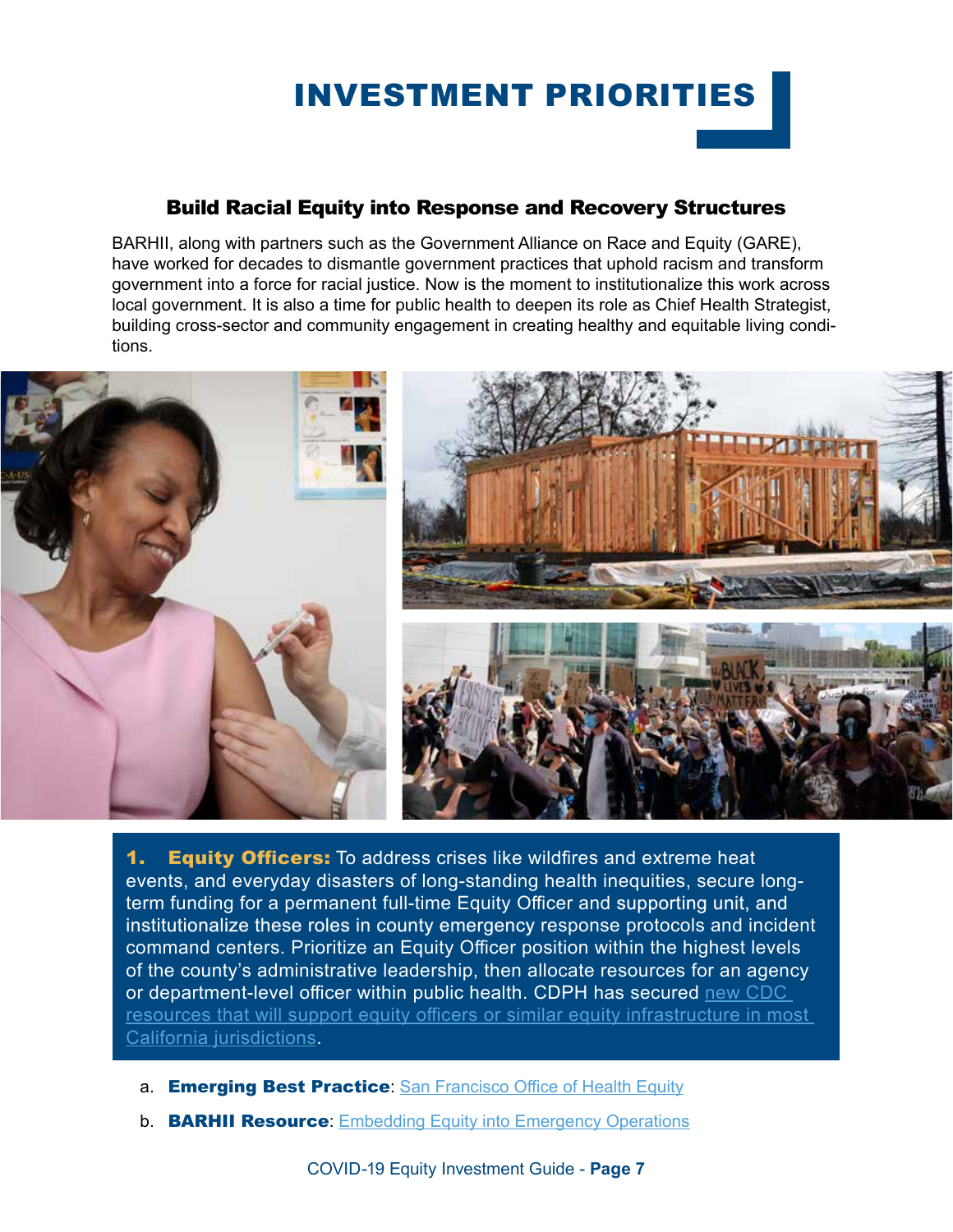2. Community-Based Task Forces: To understand, elevate, and address the health needs of racial and ethnic communities, support task forces comprised of populations most impacted by inequities, tailored to local needs, with compensation for participants. Task forces should be involved in developing, prioritizing, and implementing investment strategies. Support the capacity of these groups, investing in training, staffing, convening, and back-office support where they are independent of government agencies. Where communities are a smaller percentage of the population—such as Black, Pacific Islander, and Indigenous communities—establish or support regional taskforces that can work for community needs across multiple jurisdictions.

#### a. Emerging Best Practices:

- i. [The Bay Area Pacific Islander Task Force](http://www.bayarearpitf.org/#:~:text=Next-,Pacific%20Islanders,to%20improve%20their%20health%20outcomes.) serves as an advisory council to health departments across the region and raises awareness and visibility of Pacific Islander health and social issues.
- ii. [Sonoma County](https://sonomacounty.ca.gov/CAO/Press-Releases/La-Plaza-to-lead-response-to-disproportionate-impacts/) and [Oakland](https://www.oaklandca.gov/news/2020/local-leaders-announce-covid-19-racial-disparities-task-force) have established innovative networks of trusted community organizations to ensure that COVID-related information and resources reach communities.
- iii. ALL IN Alameda County convened community organizations interested in equitable recovery strategies, provided information on the American Rescue Plan, and summarized key themes (e.g., funding priorities, funding mechanisms, values for which to allocate funding, etc.) that emerged during the discussion.

**3. Essential Worker Health:** Workers in essential jobs such as food and agriculture, transportation, and logistics occupations have faced elevated risks during the COVID-19 pandemic. Latinx and Black workers have had particularly high excess mortality rates<sup>iv</sup>. These pandemic-related risks have compounded long-standing under-investment in workplace health. Dedicate resources for public health departments and other agencies to ensure health and safety of work sites for essential workers now and after the pandemic—prioritizing the hardest-hit occupations and industries, including carceral facilities. Invest in outreach, education, and enforcement of health standards, resourcing community-based and labor organizations to assist with these efforts. Continue to invest in vaccination efforts for industries and workplaces with low vaccination rates.

- a. Emerging Best Practice: Monterey County's Agricultural Growers and [Worker Advocates join forces](https://thefern.org/2020/07/as-covid-19-cases-spike-an-unprecedented-alliance-emerges-to-protect-california-farmworkers/)
- b. **Emerging Best Practice:** San Francisco's [COVID-19 Decarceration Efforts](https://cdn.ymaws.com/cacj.org/resource/resmgr/documents/publicinformation/Dre.Pratt_Letter_on_SF_Jail.pdf)
- c. **BARHII Resource**: [Essential Worker Protections Recommendations](https://bd74492d-1deb-4c41-8765-52b2e1753891.filesusr.com/ugd/43f9bc_1346bc3f2f354feaa0fc45ac6a44c1fc.pdf)
- d. **Additional Resource:** [California Local Health Department](https://humanimpact.org/hipprojects/california-local-health-department-actions-for-worker-health-and-safety-during-covid-19/) Actions for [Worker Health and Safety During COVID-19](https://humanimpact.org/hipprojects/california-local-health-department-actions-for-worker-health-and-safety-during-covid-19/)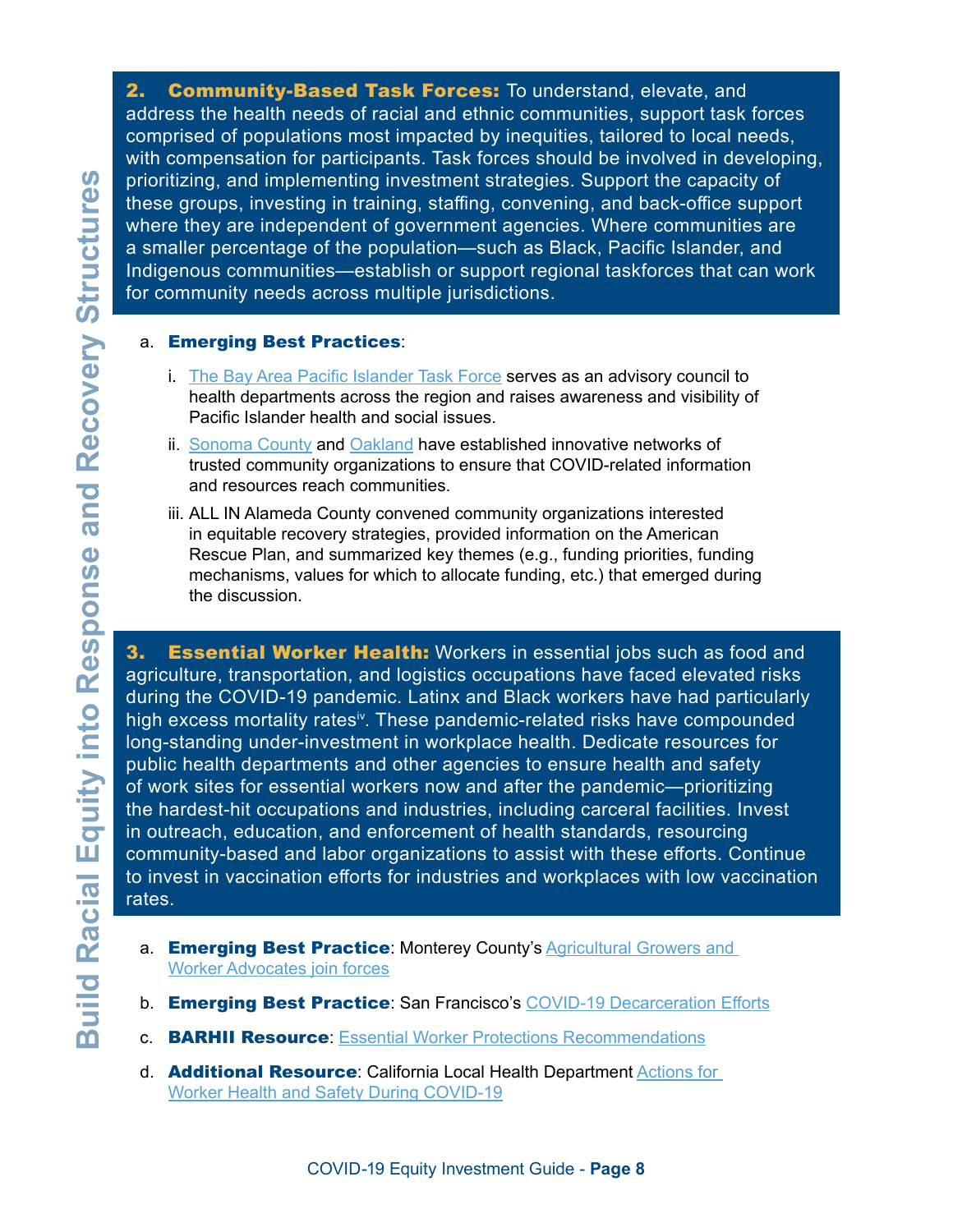4. **Community-Based Mental Health:** On top of its physical health impacts, the pandemic has caused terrible collateral damage to mental health outcomes. It has driven isolation, trauma, economic instability, and violence, especially in the Black, Latinx, and Pacific Islander communities that face the highest infection risks and economic instability. Yet many of these communities do not have adequate or appropriate mental health services. Invest in mental health services for the most impacted, prioritizing prevention and response resources for the community-based organizations that know their communities the best. Ensure that resources reach essential workers (including the mental health workforce), domestic violence response, elder adults, and the Black, Latinx, and Pacific Islander communities and undocumented people who have been hit the hardest. Train and hire providers that reflect and know the diverse communities within the Bay Area. Invest in efforts to reduce stigma and connect mental health resources and outreach to basic needs like housing, food, and economic support.

Respond to mental health crisis and violence through alternatives to policing. Shift from trauma-informed care to healing-centered engagement. Support community-based crisis response teams to handle 911 calls related to homelessness, behavioral health crises, substance use, "quality-of-life concerns" and low-level community conflicts<sup>v</sup>. Support community-based, non-punitive violence interruption, staffed by people with past involvement in neighborhood violence.

- a. **BARHII Resource:** BARHII-Rise Together Webinar: Mental Health [Considerations for Equity](https://33ca17a8-78c9-4350-a719-06b2fad1b8ac.usrfiles.com/ugd/33ca17_69a1213f46b24221afb25b8465c7e170.pdf)
- b. **Additional Resource**: California Pan-Ethnic Health Network's: The Right to [Heal: Centering Mental Health Multi-Racial Equity in California \(Sept 22, 2021\)](https://cpehn.z2systems.com/np/clients/cpehn/event.jsp?event=54&)
- c. Emerging Best Practices:
	- i. Richmond, California's Office of Neighborhood Safety's violence interruption program<sup>vi</sup>.
	- ii. [CAHOOTS Crisis Assistance in the Streets](https://www.communityaccess.org/storage/images/Miscellaneous/Community_Feedback_Forum_2019/3_Crisis_Assistance_Helping_Out_on_the_Streets_CAHOOTS_presentation.pdf)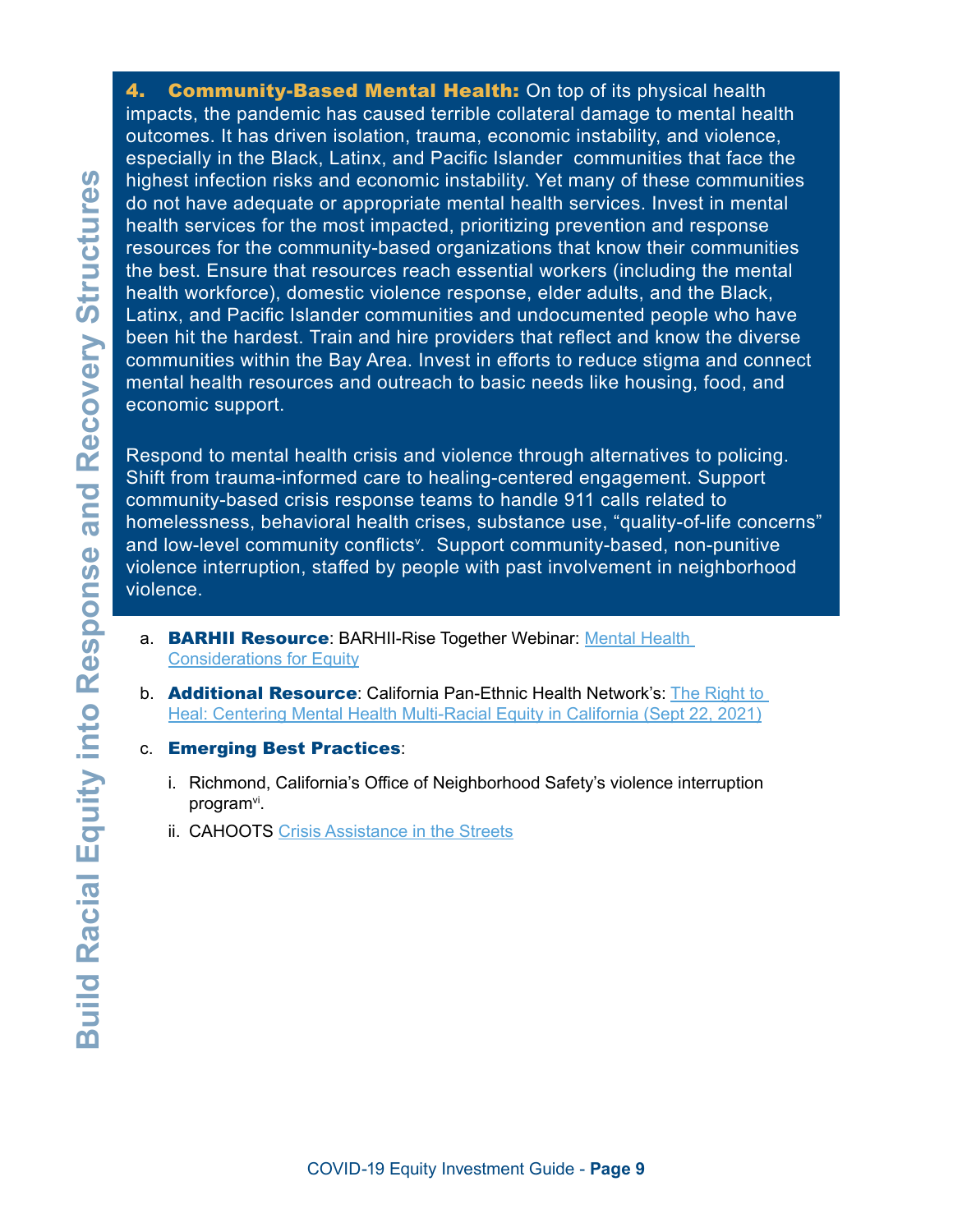## Invest Directly to Rebuild Our Hardest Hit Communities

In addition to facing the highest disease burden during the pandemic, Black, Latinx, and Pacific Islander communities have been hit hard by the economic fallout of COVID-19. These communities are more likely to have elevated risks as essential workers, and to have suffered income loss on top of pre-pandemic economic inequities<sup>vii</sup>.



**5. Flexible Cash Assistance:** The movement for quaranteed income is growing rapidly across the country, driven by an emerging consensus that cash is the simplest and most powerful way to do the most good for the most people. Around \$35 million has been allocated in California that will flow through social services to provide guaranteed income for eligible pregnant people and young adults who recently aged out of foster care. Cities and counties are also using local and philanthropic funds to launch programs. Invest in guaranteed cash assistance programs that serve communities impacted by inequities—including Black, Latinx, and Pacific Islander communities, undocumented populations, and people released from incarceration. Provide flexible emergency financial assistance and "paid quarantine" wage replacement initiatives, and adopt measures to prevent garnishment of aid. Resources are especially needed to scale up pilots to show large-scale impact.

#### a. Emerging Best Practices:

- i. [Durham's Guaranteed Income Pilot for Formerly Incarcerated People](https://durhamnc.gov/4496/Mayors-for-a-Guaranteed-)
- ii. [City of Stockton Guaranteed Income Program](https://www.stocktondemonstration.org/)
- iii. San Francisco's [Pilot for pregnant Black & Pacific Islander individuals](https://pretermbirthca.ucsf.edu/news/mayor-london-breed-announces-basic-income-supplement-program-black-and-pacific-islander)
- iv. Santa Clara County's [Basic Income Pilot Program for Transitioning Foster](https://www.sccgov.org/sites/opa/newsroom/Pages/universalbasicincomeprogram.aspx) [Youth](https://www.sccgov.org/sites/opa/newsroom/Pages/universalbasicincomeprogram.aspx)
- v. Oakland's [Resilient Families Guaranteed Income Pilot](https://www.oaklandca.gov/news/2021/mayor-schaaf-announces-guaranteed-income-pilot-oakland-resilient-families)
- vi. [Economic Security Project](https://www.economicsecurityproject.org/guaranteedincome/)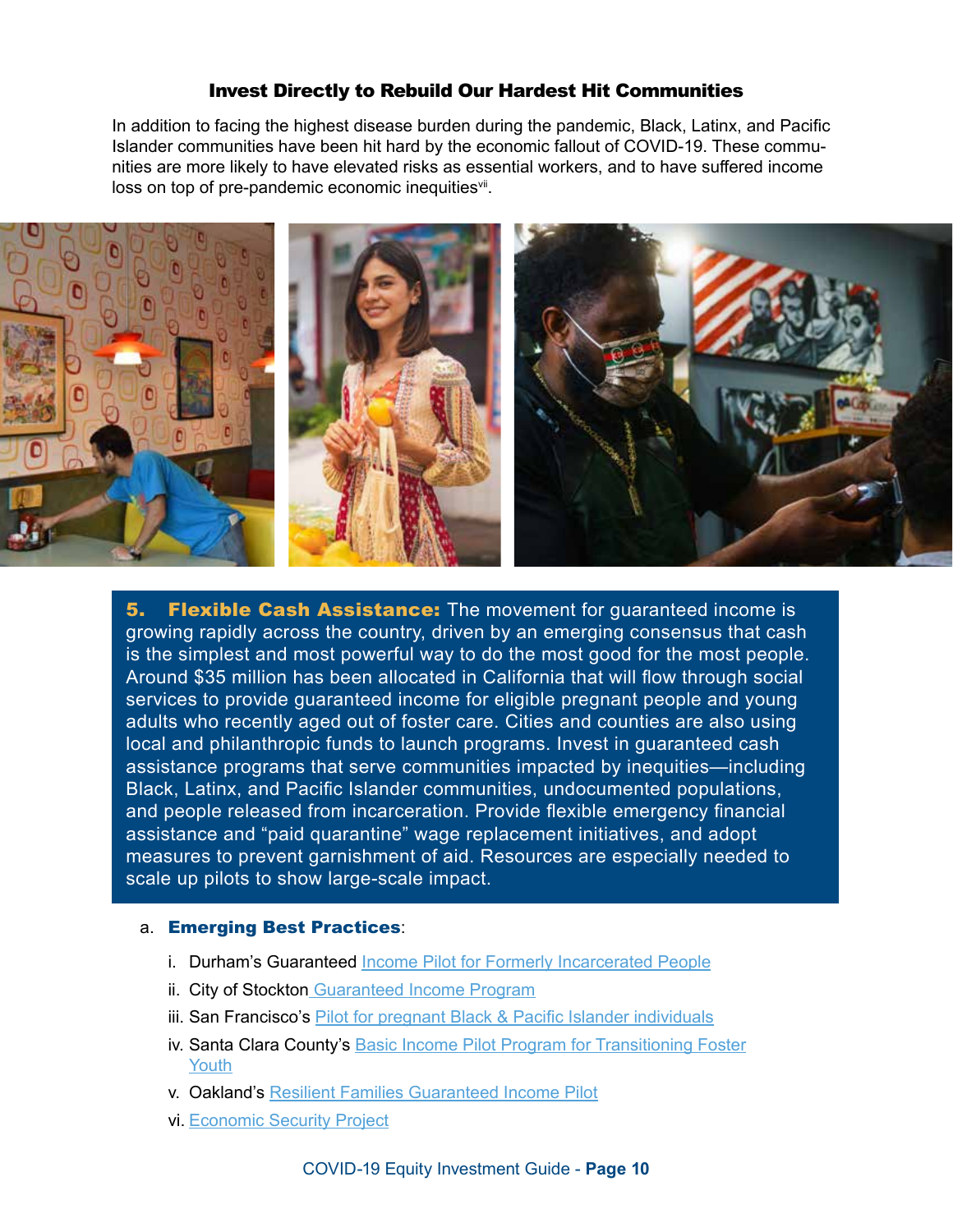6. Black, Latinx, and Pacific Islander-Led and Supporting Small **Business and Employment Social Enterprise:** Small businesses and social enterprises play crucial roles in Black, Latinx, and Pacific Islander communities, providing economic opportunity, relevant products, and important cultural hubs. Yet, small businesses in Black, Latinx, and Pacific Islander communities have had steeper revenue losses than other businesses, and many small businesses owned by (and employing and serving) people of color have been locked out of the Paycheck Protection Program<sup>viii</sup>. Invest in small businesses and social enterprises that are facing economic insecurity, including rental subsidies, and [simplified procurement processes that prioritize](https://www.youtube.com/watch?v=DTBIjt62H1s&feature=youtu.be&ab_channel=BayAreaRegionalHealthInequitiesInitiative)  [these businesses](https://www.youtube.com/watch?v=DTBIjt62H1s&feature=youtu.be&ab_channel=BayAreaRegionalHealthInequitiesInitiative), especially those with deep roots in Black, Latinx, and Pacific Islander communities. Consider replication of San Francisco's redirection of savings from policing budgets to support Black small businesses.

#### a. Emerging Best Practices:

- i. San Francisco's [African American Small Business Revolving Loan Fund](https://oewd.org/black-owned-businesses-san-francisco)
- ii. [National Association of Counties Small Business Relief](https://www.naco.org/covid19/topic/county-economies/small-business-support)
- iii. [San Mateo County & City Funds Match for Small Business Relief](https://www.smcgov.org/press-release/san-mateo-county-strong-provides-1-million-grants-help-local-small-businesses)
- iv. Occur's [Black Business Relief Fund](https://occurnow.org/)
- v. [Opportunity Fund](https://www.opportunityfund.org/assistance-for-small-business-owners-affected-by-covid-19/)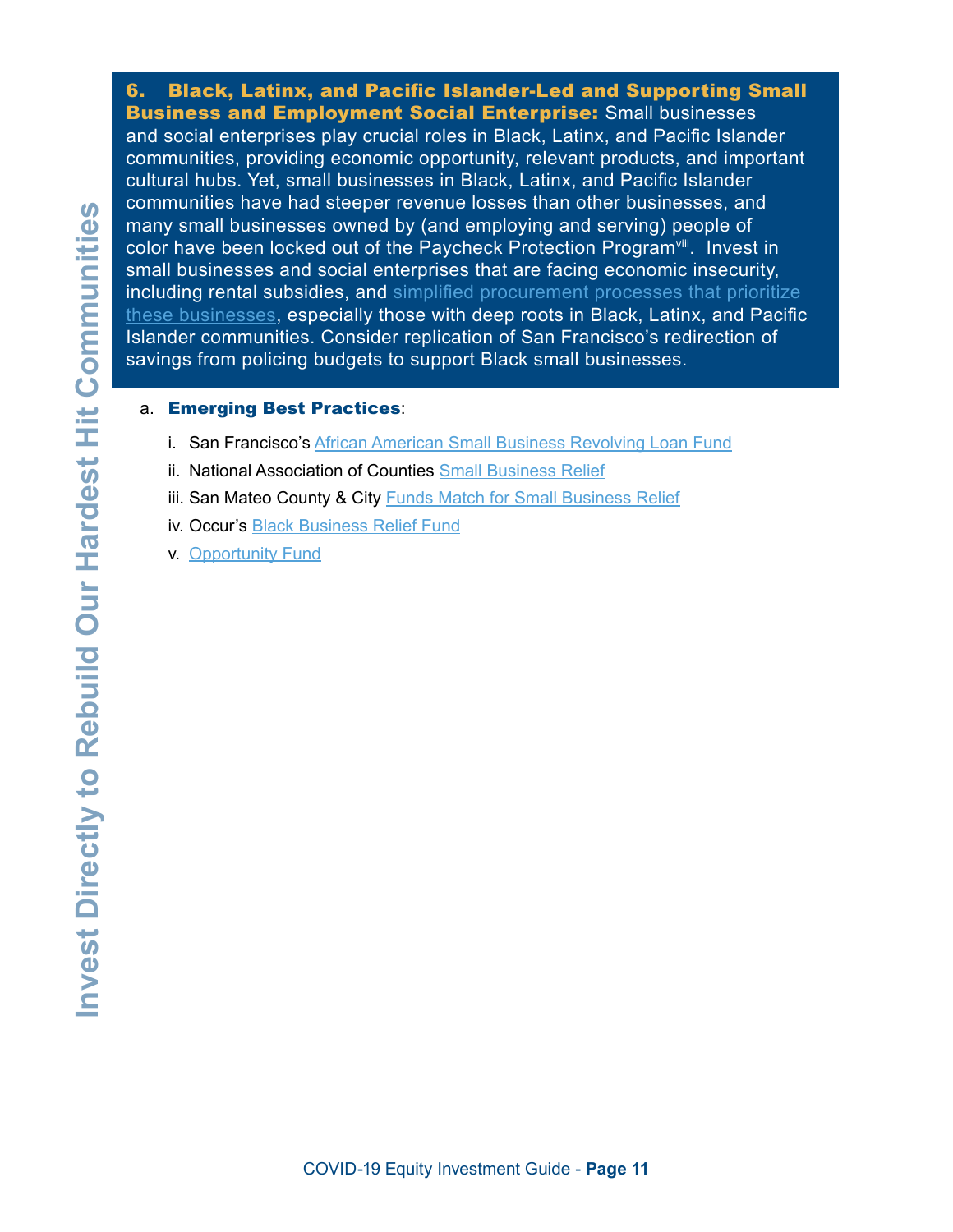#### Ensure Housing is a Foundation for Wellbeing and Community Wealth

Decades of public health data demonstrate that access to stable, safe, and affordable housing is critical for well-being. Low-income residents who can comfortably afford their housing, for example, can spend almost five times as much on healthcare and a third more on food than their severely cost-burdened peers<sup>ix</sup>. The Bay Area's housing crisis is solvable but will require bold actions to protect households, preserve and improve housing we can afford, produce new affordable housing, and resource the communities that have faced long-standing housing discrimination.



7. Rent, Mortgage, and Utility Relief: Bay Area residents face unprecedented levels of housing insecurity, which has been exacerbated by pandemic-related income losses and health costs. And though California has allocated over \$7 billion in rental, mortgage, and utility relief, as of July, 2021, less than 10% has reached tenants<sup>x</sup>. Local jurisdictions can ensure that resources flow to those who need them most by targeting outreach and eligibility/ scoring criteria to these communities, using tools like the Urban Institute's Rental [Assistance Priority Index](https://www.urban.org/features/where-prioritize-emergency-rental-assistance-keep-renters-their-homes), and reducing barriers like burdensome application and documentation requirements and language barriers.

#### a. BARHII Resources:

- i. [Preventing an Eviction Epidemic: Delivering Effective Emergency COVID-19](https://www.barhii.org/preventing-an-eviction-epidemic)  [Rental Assistance in California](https://www.barhii.org/preventing-an-eviction-epidemic)
- ii. Working Paper: Local Strategies to Protect Tenants and Prevent [Homelessness in Bay Area COVID-19 Emergency Rental Assistance](https://bd74492d-1deb-4c41-8765-52b2e1753891.filesusr.com/ugd/43f9bc_5801e1289a1e4c9aba954131fb078a72.pdf)  [Programs \(ERAPs\)](https://bd74492d-1deb-4c41-8765-52b2e1753891.filesusr.com/ugd/43f9bc_5801e1289a1e4c9aba954131fb078a72.pdf)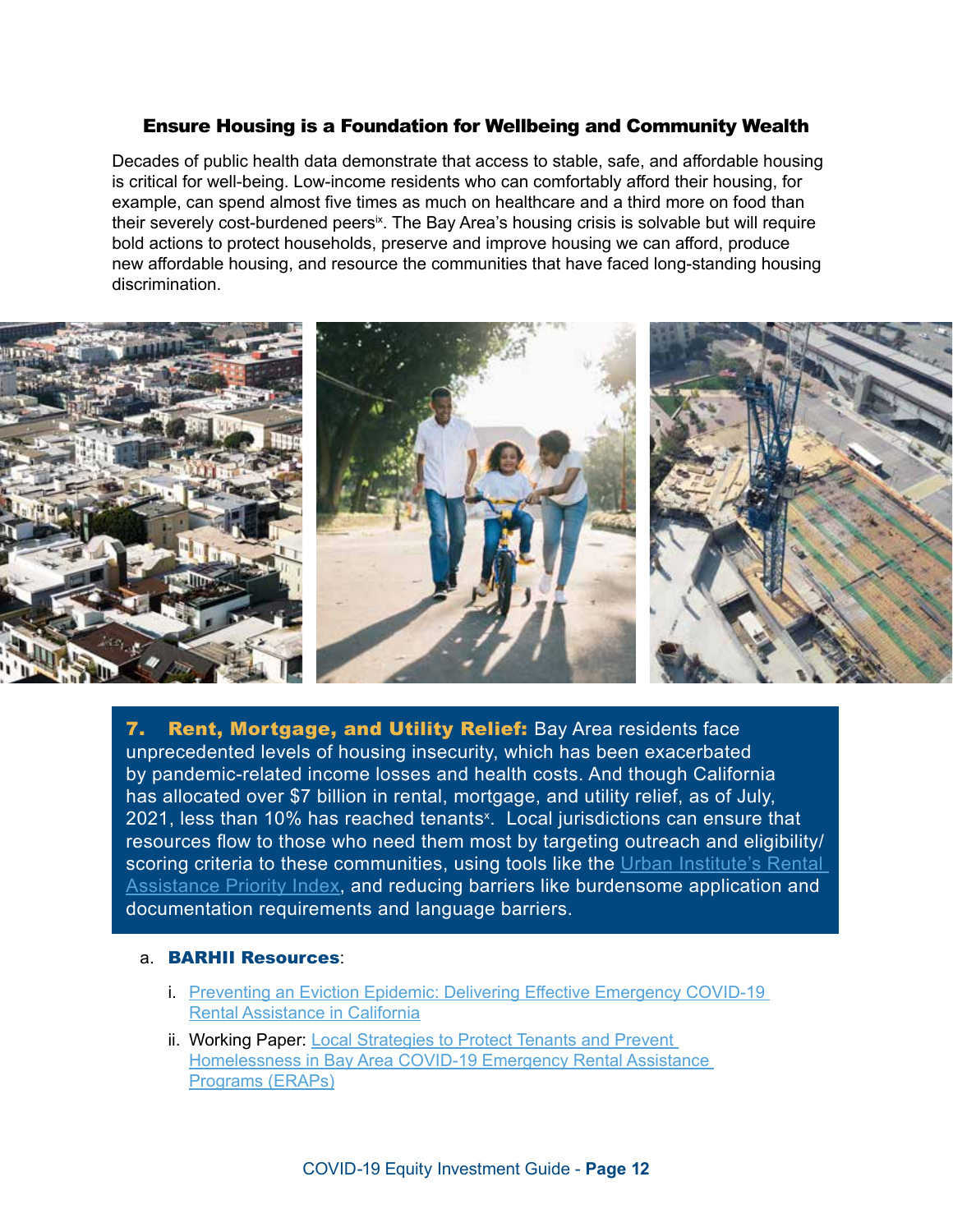8. Black Housing Initiatives: Black people have faced generations of inequitable policies and investments that drive deep inequities in housing costs, quality, and stability, as well as wealth-building opportunities. Invest in a regional [financing pool](https://barhii.sharepoint.com/:b:/g/EUT2B_x8pihAmaJtl5MnqvkB1OMB0CD0UYztEu8ksy-Z6Q?e=noHfEb), developed by The Black Housing Advisory Taskforce (Black HAT), representing Black housing leaders across the Bay Area. This pool includes down payment assistance; predevelopment, acquisition, and rehabilitation funds; and an integrated capacity building program to increase staffing for Black-led housing and human development organizations. Support focused investments in local Black housing initiatives around the region [here](https://www.barhii.org/black-hat).

9. Legal Counsel, Outreach, and Education: While California has recently passed additional protections and support for tenants, these protections will not keep people in their homes unless they are enforced, and people know about them. Legal counsel should be made accessible to all (including undocumented people), and outreach and education funded to ensure that everyone knows their rights and the assistance available to them.

#### a. Emerging Best Practices:

- i. S[an Francisco established a "right to counsel" policy](http://civilrighttocounsel.org/major_developments/1179) in 2018 that guarantees a right to legal representation for all residents facing eviction.
- ii. Sonoma County's additional emergency pandemic legal assistance [investments](https://sonoma-county.legistar.com/LegislationDetail.aspx?ID=4893478&GUID=2C963770-D7A6-4379-AE5F-816BCD5775FC&Options=&Search=)
- iii. Contra Costa County's **[ERAP Comprehensive Implementation Grants](http://64.166.146.245/docs/2021/BOS/20210323_1706/44901_ERAP%20community%20support%20proposal%203.18.21.pdf)**

10. Land Trusts and Limited Equity Housing Models: Land trusts and limited equity models can make housing permanently affordable by taking it off the market—allowing one-time funding to provide long-term financial and health benefits. Limited equity housing cooperatives (often paired with land trusts) allow households to build wealth as housing appreciates, while ensuring affordability for future residents. These models have succeeded in promoting housing stability and wealth-building and are currently building to scale. The influx of federal resources offers opportunities to demonstrate success, bring projects to scale, and provide long-term value. Land trusts can also be used for important purposes outside of housing, such as spaces for cultural work, communitybuilding, and resilience. Prioritize investments in Black, Latinx, and Pacific Islander communities that have faced housing discrimination.

#### a. Emerging Best Practice Models:

- i. Vallejo's [Housing Justice Coalition and Community Land Trust](https://buildhealthchallenge.org/communities/strong-immigrant-communities-through-collective-action-for-housing-affordability-and-ownership/)
- ii. [Richmond LAND Community Land Trust](https://www.richmondland.org/potowski-av)
- iii. [Oakland Community Land Trust](https://oakclt.org/)
- iv. [Segorea Te' Lisjan Ohlone Land Trust](https://sogoreate-landtrust.org/)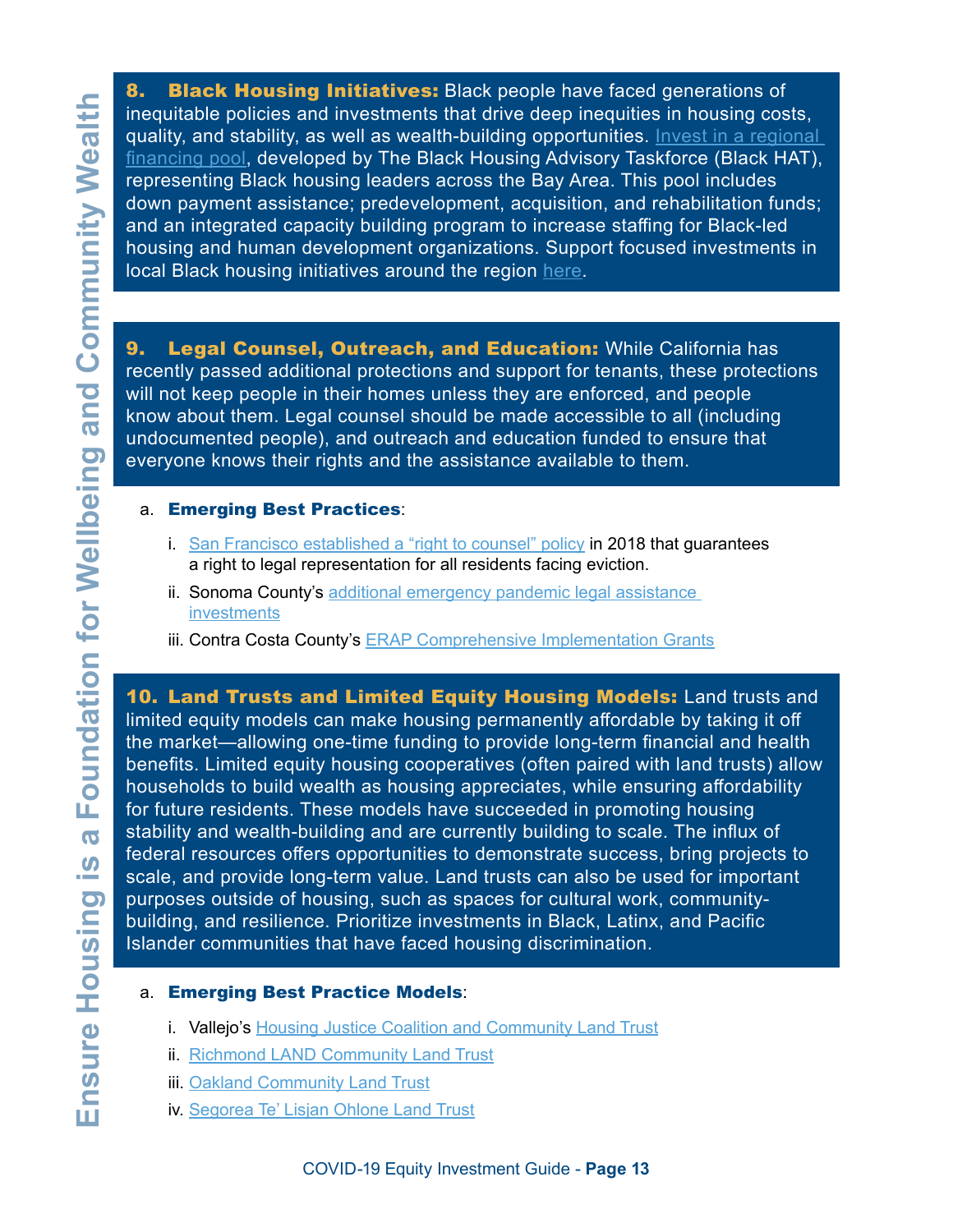# REGIONAL SOLUTIONS

This guide is focused on health equity investments that can be made by local jurisdictions. However, many of these priorities will require sustained and coordinated investment across Bay Area communities to yield strong results. For instance, the Bay Area's housing conditions do not recognize county borders, and we need to work together toward a future of stable, affordable housing for everyone. Regional action is especially important to fight racial inequities in Black and Pacific Islander communities, whose members are dispersed throughout the region, and have often been excluded from political power. In doing so, we should apply the principle of [targeted universalism—](https://belonging.berkeley.edu/targeteduniversalism)setting universal goals for all of our wellbeing and adopting targeted processes to achieve those goals. In this case, we can target investments to those that have been hit hardest by the COVID pandemic and longer-term health inequities.



BARHII is focused on two regional approaches that local jurisdictions can support:

- [The Bay Area Pacific Islander Task Force](http://www.bayarearpitf.org/#:~:text=Next-,Pacific%20Islanders,to%20improve%20their%20health%20outcomes.), which serves as an advisory council to health departments across the region and raises awareness of Pacific Islander health and social issues. Local governments can support the task force's work by:
	- Investing in the task force's work across the region
	- Ensureing local data is disaggregated to make Pacific Islander morbidity and mortality visible—in alignment with state law—including no longer suppressing smaller population data.
- [The Black Housing Advisory Taskforce \(Black HAT\)](https://www.barhii.org/black-hat) represents Black housing leaders across the Bay Area, bringing together over 35 African American-led community-based organizations with expertise in housing development, housing finance, and Black economic development. This group is calling for [investments in a Regional Black](https://barhii.sharepoint.com/Shared%20Documents/Forms/AllItems.aspx?id=%2FShared%20Documents%2FCOVID%2D19%2FCOVID%2D19%2FInvestment%20Guide%2FInvestment%20Guide%202%2E0%2FBay%20Area%20Black%20Housing%20Funding%20Request%2Epdf&parent=%2FShared%20Documents%2FCOVID%2D19%2FCOVID%2D19%2FInvestment%20Guide%2FInvestment%20Guide%202%2E0&p=true&wdLOR=cCA74FB06%2DD5EA%2D4544%2D9C63%2DF1C8B8DEE32F&originalPath=aHR0cHM6Ly9iYXJoaWkuc2hhcmVwb2ludC5jb20vOmI6L2cvRVVUMkJfeDhwaWhBbWFKdGw1TW5xdmtCMU9NQjBDRDBVWXp0RXU4a3N5LVo2UT9ydGltZT15RWgtRlJaSDJVZw) [Housing Finance Pool](https://barhii.sharepoint.com/Shared%20Documents/Forms/AllItems.aspx?id=%2FShared%20Documents%2FCOVID%2D19%2FCOVID%2D19%2FInvestment%20Guide%2FInvestment%20Guide%202%2E0%2FBay%20Area%20Black%20Housing%20Funding%20Request%2Epdf&parent=%2FShared%20Documents%2FCOVID%2D19%2FCOVID%2D19%2FInvestment%20Guide%2FInvestment%20Guide%202%2E0&p=true&wdLOR=cCA74FB06%2DD5EA%2D4544%2D9C63%2DF1C8B8DEE32F&originalPath=aHR0cHM6Ly9iYXJoaWkuc2hhcmVwb2ludC5jb20vOmI6L2cvRVVUMkJfeDhwaWhBbWFKdGw1TW5xdmtCMU9NQjBDRDBVWXp0RXU4a3N5LVo2UT9ydGltZT15RWgtRlJaSDJVZw) to help Black communities stay and thrive in the Bay Area.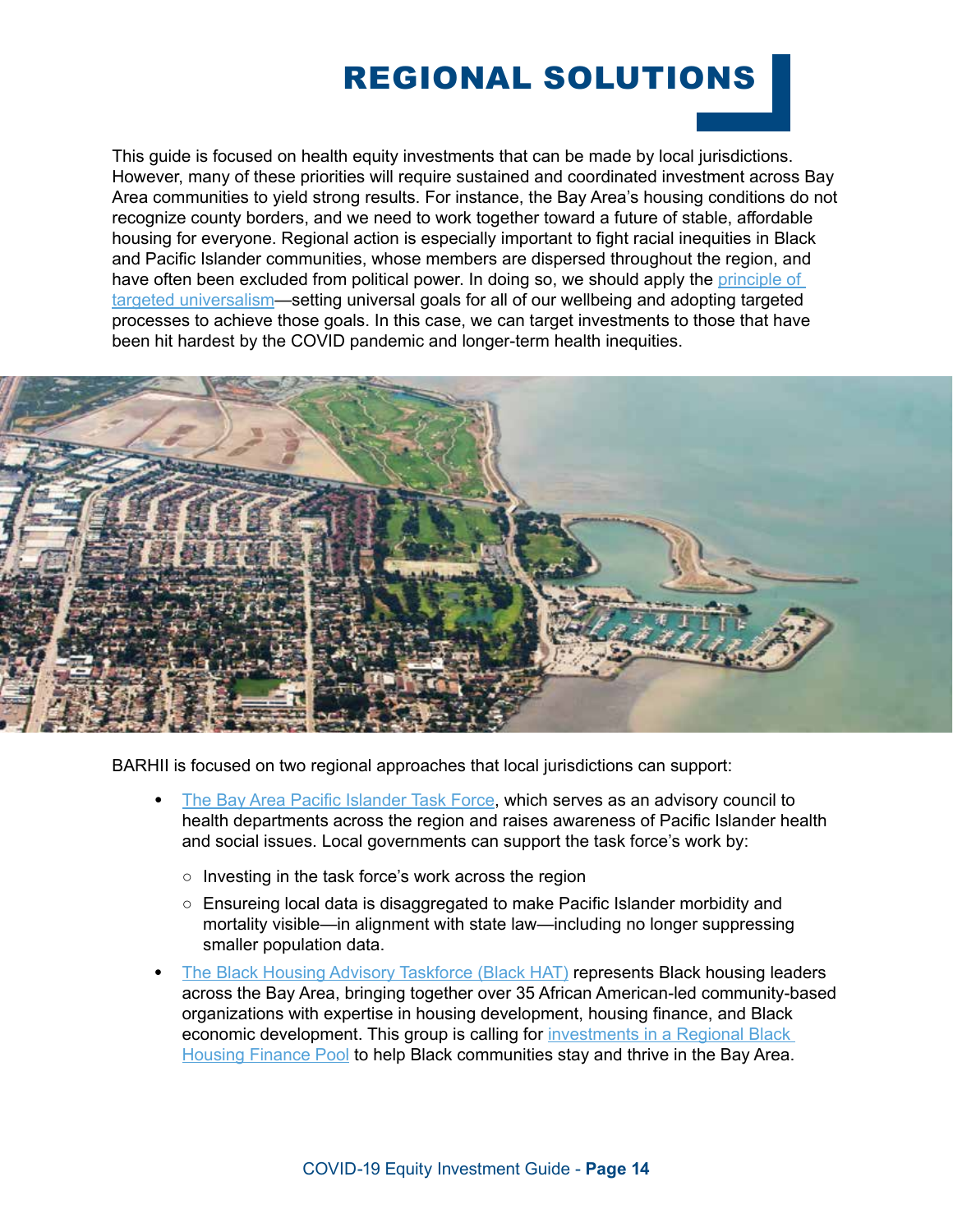# BUILDING THE FUTURE

We must come together to create a shared future that is equitable and just. We look forward to partnering with you to implement the policy actions and investments described here to strengthen our collective well-being. We stand ready to support you in moving these priorities forward in your jurisdiction and connecting with other jurisdictions that are leading the way. To get help or to learn more about these priorities, please contact BARHII's Executive Director Melissa Jones at [mjones@barhii.org](mailto:mjones@barhii.org).